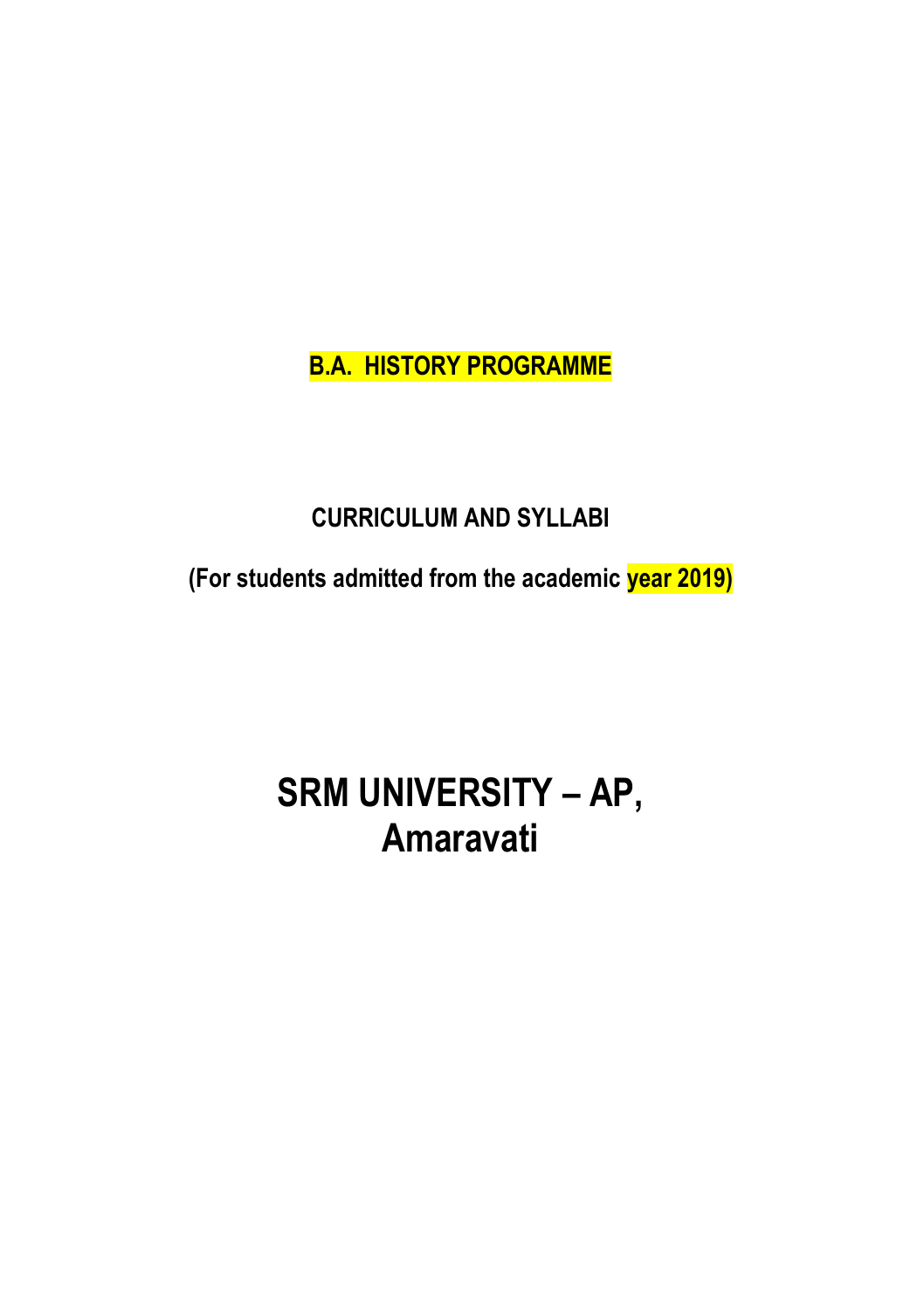## **SRM UNIVERSITY – AP, AMARAVATI**

## **CURRICULUM FRAMEWORK**

## **PROGRAM : B.A. HISTORY**

## **REGULATION YEAR : 2019**

## **SEMESTER I**

| Course<br>Category | Course<br>Code | <b>Course Name</b>         |    | Т | P | $L+T+P$ | C  |
|--------------------|----------------|----------------------------|----|---|---|---------|----|
| $FC-1$             |                | Introduction to Python     | 4  |   |   |         | 4  |
| $FC-2$             |                | Communicative English      | 4  |   |   |         | 4  |
| DC                 | <b>HIS101</b>  | Historian's Craft          | 4  |   |   |         | 4  |
| DC                 | <b>HIS102</b>  | <b>Human Civilizations</b> | 4  |   |   |         | 4  |
|                    |                |                            |    |   |   |         |    |
|                    |                |                            |    |   |   |         |    |
|                    |                |                            |    |   |   |         |    |
|                    |                |                            |    |   |   |         |    |
|                    |                | <b>TOTAL</b>               | 16 |   |   |         | 16 |

## **SEMESTER II**

| Course<br>Category | Course<br>Code | <b>Course Name</b>        | L  | т | P | $L+T+P$ | C  |
|--------------------|----------------|---------------------------|----|---|---|---------|----|
| $FC-2$             |                | Data Science              | 4  |   |   |         | 4  |
| $FC-3$             |                | How to Read A Book        | 4  |   |   |         | 4  |
| DC                 | <b>HIS201</b>  | History of India -I       | 3  |   |   |         | 4  |
| DC                 | <b>HIS202</b>  | The Middle Ages in Europe | 3  | 4 |   |         | 4  |
|                    |                |                           |    |   |   |         |    |
|                    |                |                           |    |   |   |         |    |
|                    |                |                           |    |   |   |         |    |
|                    |                |                           |    |   |   |         |    |
|                    |                | TOTAL                     | 16 |   |   |         | 16 |

**…..**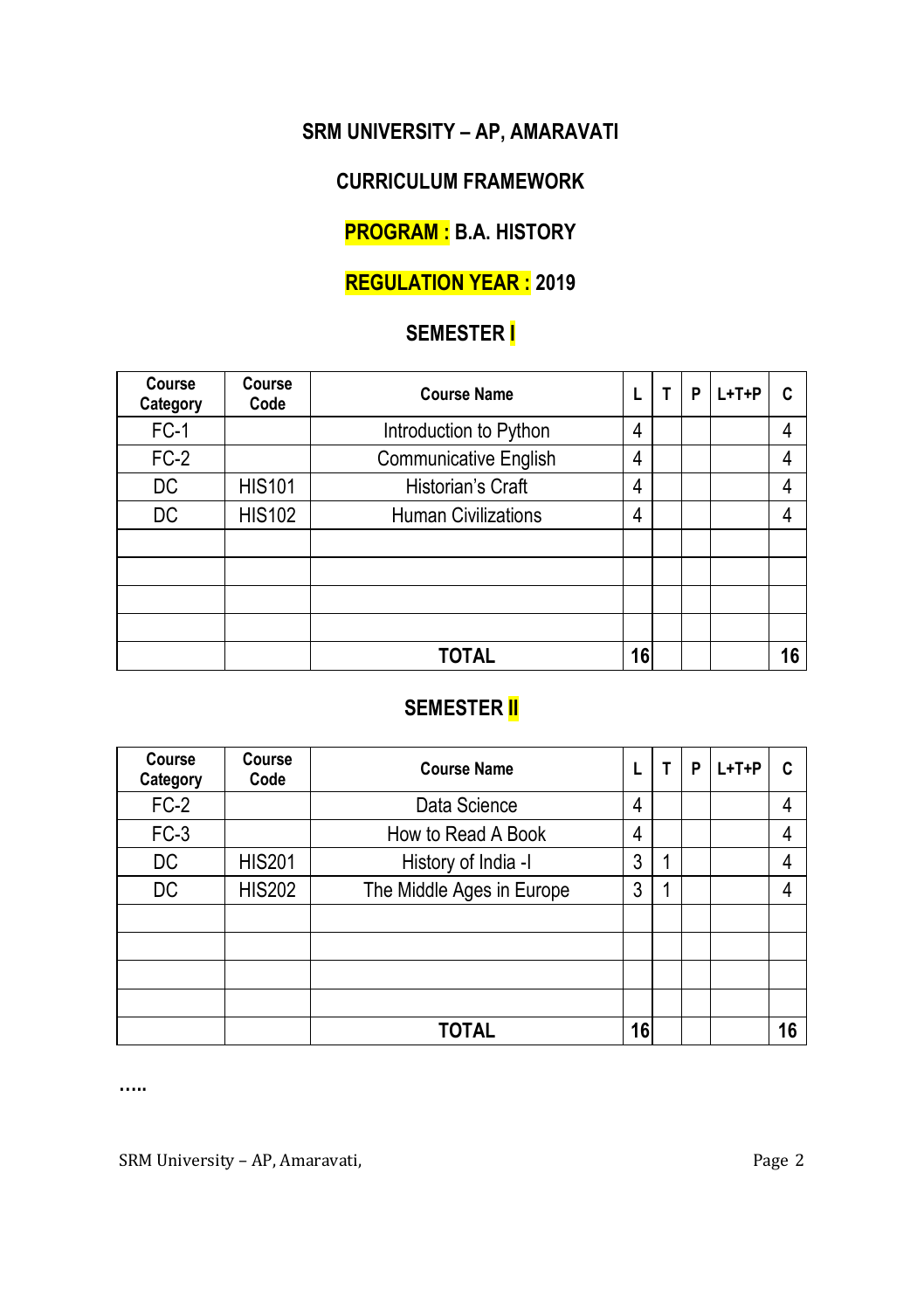#### **SEMESTER III**

| Course<br>Category | Course<br>Code | <b>Course Name</b>                |    | P | $L+T+P$ |    |
|--------------------|----------------|-----------------------------------|----|---|---------|----|
| $FC-5$             | <b>HIS100</b>  | Idea of India                     | 4  |   |         |    |
| DC                 | <b>HIS 301</b> | <b>European Social Formations</b> | 3  |   |         |    |
| DC                 | <b>HIS302</b>  | History of India -II              | 3  |   |         |    |
| $AC-1$             |                | As per student's choice           | 4  |   |         |    |
| $AC-2$             |                | As per student's choice           | 4  |   |         |    |
|                    |                | <b>TOTAL</b>                      | 20 |   |         | 20 |

## **The student has to choose 2 AC courses of 8 credits in total.**

| AC-1   | Principles of Economics      |  |  |  |
|--------|------------------------------|--|--|--|
| $AC-2$ | Media, Law and Society       |  |  |  |
| $AC-3$ | <b>Rhetorical Approaches</b> |  |  |  |

## **SEMESTER IV**

| Course<br>Category | Course<br>Code | <b>Course Name</b>                      |    | т | P | $L+T+P$ | C  |
|--------------------|----------------|-----------------------------------------|----|---|---|---------|----|
| $FC-6$             |                | <b>Frontiers of Science</b>             | 4  |   |   |         | 4  |
| DC                 | <b>HIS401</b>  | Medieval India: Polity and Economy      | 3  |   |   |         | 4  |
| DC                 | <b>HIS 402</b> | State and Society in Africa             | 4  |   |   |         | 4  |
| $AC-4$             |                | As per student's choice                 | 4  |   |   |         | 4  |
| $AC-5$             |                | As per student's choice                 | 4  |   |   |         | 4  |
| DE.                | <b>HIS403</b>  | Perspectives on Eastern Himalayas       |    |   |   |         |    |
| DE                 | <b>HIS404</b>  | A Brief Outline of South Indian History | 3  |   |   |         | 3  |
| <b>DE</b>          | <b>HIS405</b>  | An Introduction to Gender               |    |   |   |         |    |
|                    |                | TOTAL                                   | 23 |   |   |         | 23 |

 **The student has to choose 2 Allied Courses of 4 credits each and 1 Department Elective of 3 credits.**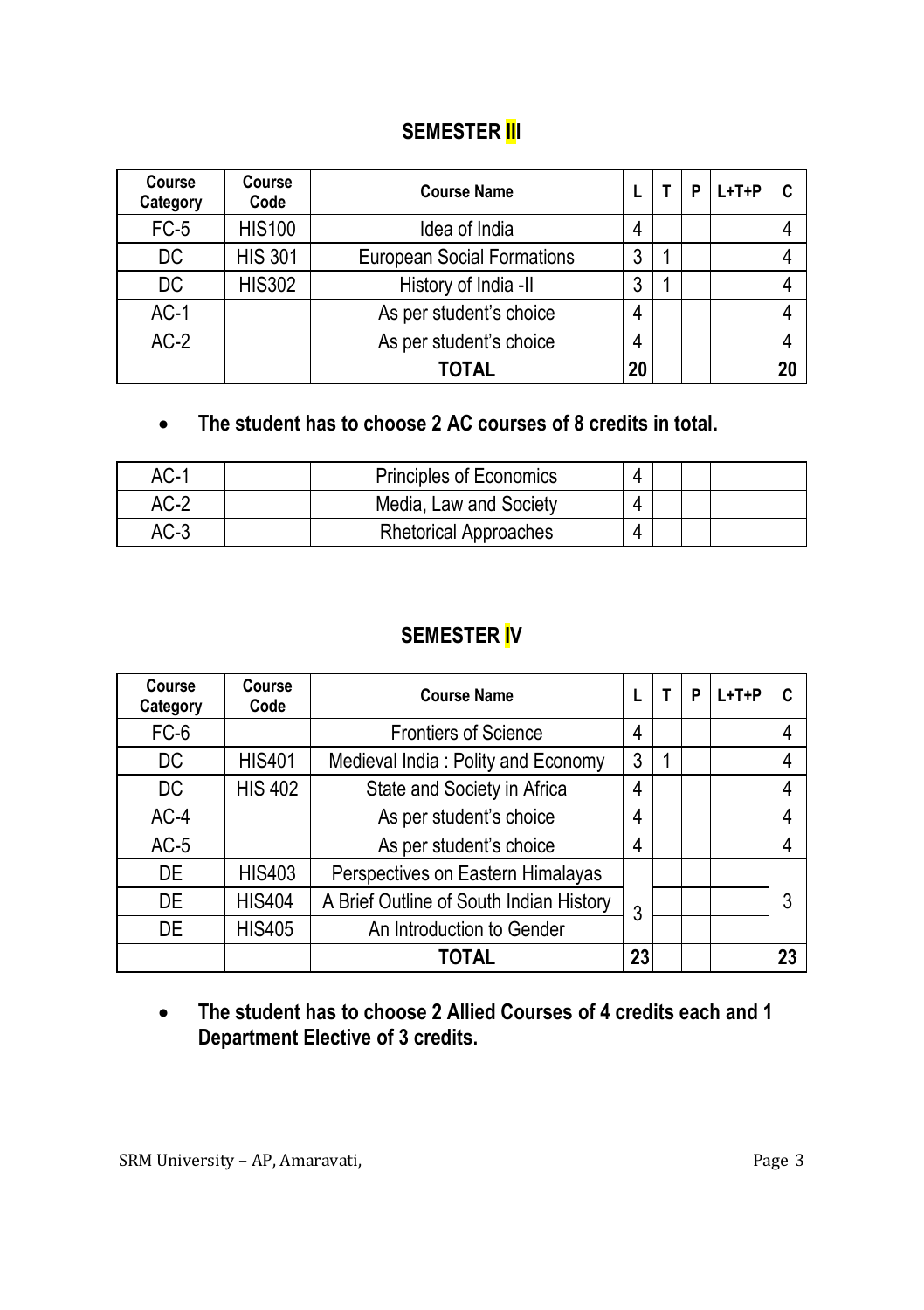## **SEMESTER V**

| Course<br>Category | Course<br>Code | <b>Course Name</b>                                                            | L  | т              | P | $L+T+P$ | c  |
|--------------------|----------------|-------------------------------------------------------------------------------|----|----------------|---|---------|----|
| DC                 | <b>HIS501</b>  | Age of Revolutions                                                            | 3  | 1              |   |         | 4  |
| DC                 | <b>HIS502</b>  | <b>Histories of Latin America</b>                                             | 3  |                |   |         | 4  |
| DC                 | <b>HIS503</b>  | Medieval India: Society and Culture                                           | 3  |                |   |         | 4  |
| DC                 | <b>HIS 504</b> | Development of India as a Colonial<br>Economy                                 | 3  |                |   |         |    |
| DC                 | <b>HIS505</b>  | Seminar Course on<br>Caste/Gender/Agrarian/Environmental/<br>Economic History | 2  | $\mathfrak{p}$ |   |         | 5  |
| 0E                 |                | As per Student's choice                                                       | 3  |                |   |         | 3  |
|                    |                | <b>TOTAL</b>                                                                  | 24 |                |   |         | 24 |

#### **The student has to choose 2 Allied Courses of 8 credits and 1 Departmental Elective of 3 credits.**

| OE | <b>HIS507</b> | History of Science and Technology in<br>India |   |  |  |
|----|---------------|-----------------------------------------------|---|--|--|
| 0E | <b>HIS508</b> | Introduction to Gender Studies                | ົ |  |  |
| OΕ | <b>HIS509</b> | Urban Histories                               |   |  |  |

## **SEMESTER VI**

| Course<br>Category | Course<br>Code | <b>Course Name</b>                           |   |  | $L+T+P$ |  |
|--------------------|----------------|----------------------------------------------|---|--|---------|--|
| DC                 | HIS601         | Politics in India: Plassey to Partition      | ◠ |  |         |  |
| DC                 | <b>HIS602</b>  | Agrarian Struggles and Movements in<br>India |   |  |         |  |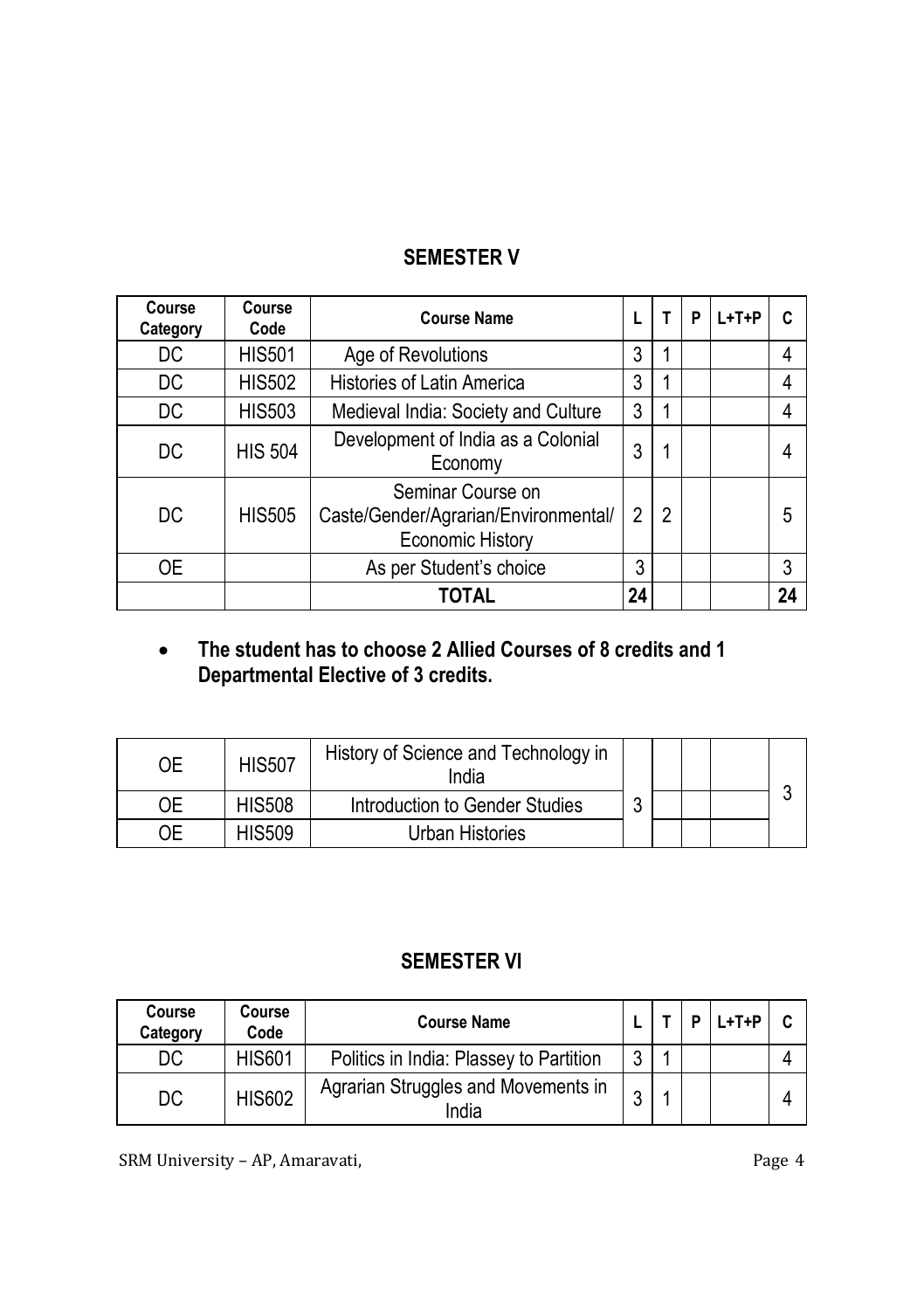| DC        | <b>HIS603</b> | Society, Politics and Economy: India<br>After Independence | 3  |   |  |    |
|-----------|---------------|------------------------------------------------------------|----|---|--|----|
| DC        | <b>HIS604</b> | <b>Dissertation</b>                                        | 3  | 2 |  |    |
| <b>DE</b> | <b>HIS605</b> | History of China and Japan                                 |    |   |  |    |
| <b>DE</b> | <b>HIS606</b> | <b>Environmental Histories</b>                             | 3  |   |  | 3  |
| <b>DE</b> | <b>HIS607</b> | <b>Understanding Caste</b>                                 |    |   |  |    |
| 0E        |               | As per student's choice                                    | 3  |   |  | 3  |
|           |               | TOTAL                                                      | 23 |   |  | 23 |

#### **The student can choose**

| ЭE | <b>HIS605</b> | Understanding Caste           | ◠<br>J      |  | ັ |
|----|---------------|-------------------------------|-------------|--|---|
| ОE | <b>HIS606</b> | <b>Histories of Migration</b> | $\sim$<br>J |  | ັ |
| ЭE | HIS607        | Art and Architecture          | $\sim$<br>u |  | ັ |

**Total Credits: 120**

#### **Choices in Choosing Ancillary/Allied Subjects:**

#### **Students can take Allied Courses from: Economics, English and Journalism**

**List of Departmental Electives:**

**Elective 1**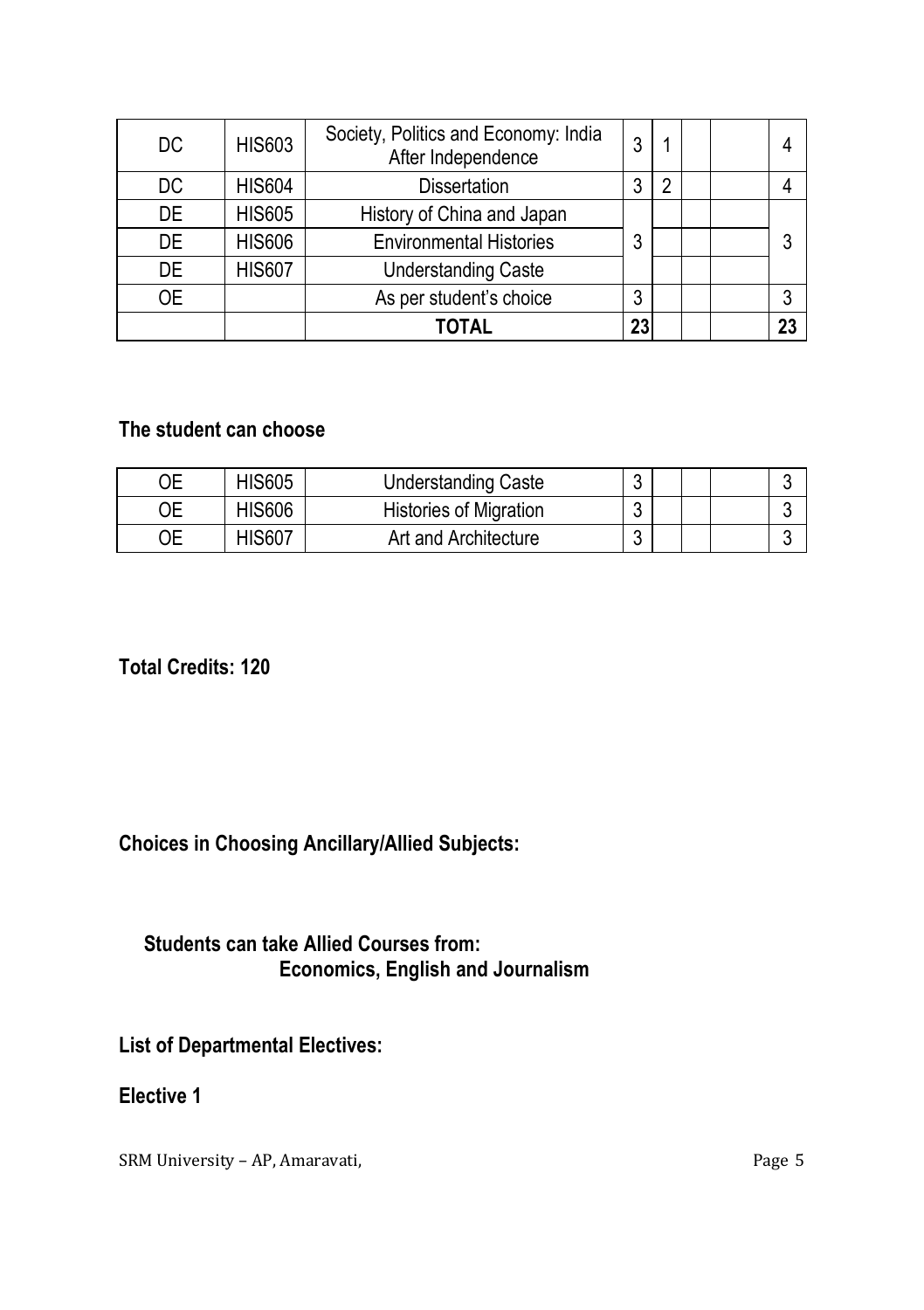| <b>Course Code</b> | <b>Course Name</b>                      |
|--------------------|-----------------------------------------|
| <b>HIS403</b>      | Perspectives on Eastern Himalayas       |
| <b>HIS404</b>      | A Brief Outline of South Indian History |
|                    |                                         |
|                    |                                         |

## **Elective 2**

| <b>Course Code</b> | <b>Course Name</b>             |
|--------------------|--------------------------------|
| <b>HIS505</b>      | History of China and Japan     |
| <b>HIS506</b>      | <b>Environmental Histories</b> |
|                    |                                |
|                    |                                |

## **Courses offered to other SLABS departments under Ancillary / Allied**

| <b>Semester</b> | Course<br>Category | Course<br>Code | <b>Course Name</b>                                   |   |  | $L+T+P$ |  |
|-----------------|--------------------|----------------|------------------------------------------------------|---|--|---------|--|
|                 | <b>HIS302</b>      |                | <b>Age of Conquistadors</b>                          | 4 |  |         |  |
|                 | <b>HIS301</b>      |                | <b>European Social Formations</b>                    | 4 |  |         |  |
|                 | <b>HIS401</b>      |                | History of India -I                                  | 4 |  |         |  |
| 4               | <b>HIS402</b>      |                | Age of Revolution and<br><b>Liberation Movements</b> | 4 |  |         |  |
|                 |                    |                |                                                      |   |  |         |  |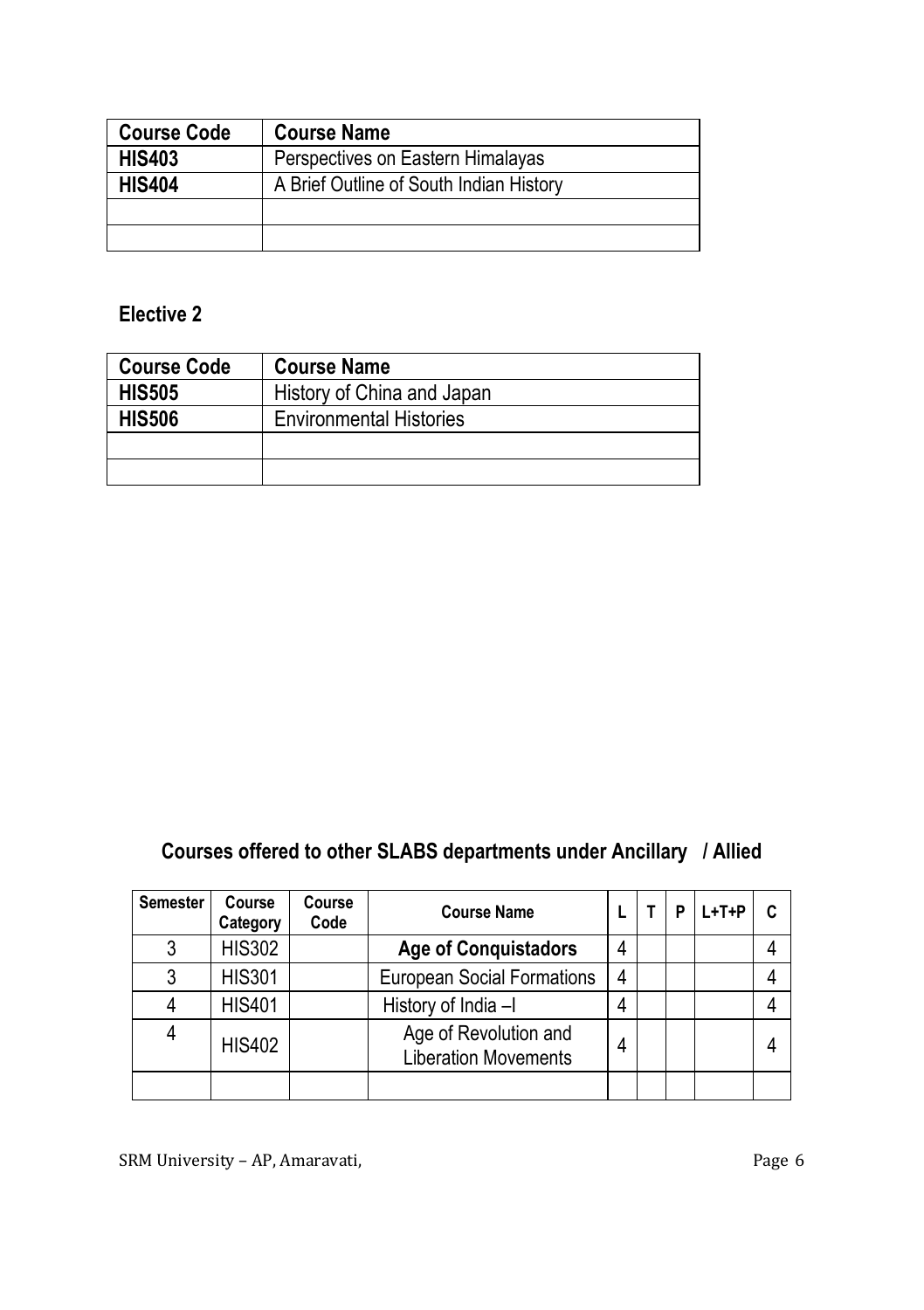| <b>Semester</b> | Course<br>Category | Course<br>Code | <b>Course Name</b>                            |   |  | $L+T+P$ |  |
|-----------------|--------------------|----------------|-----------------------------------------------|---|--|---------|--|
| 5               | 0E                 | <b>HIS507</b>  | History of Science and<br>Technology in India | 4 |  |         |  |
| 5               | 0E                 | <b>HIS508</b>  | <b>Understanding Caste</b>                    | 4 |  |         |  |
| 6               | 0E                 | <b>HIS605</b>  | Introduction to Gender Studies                | 4 |  |         |  |
| 6               | ОE                 | <b>HIS606</b>  | <b>Histories of Migration</b>                 | 4 |  |         |  |

#### **Courses offered to other SEAS/SLABS departments under Open Elective (OE)**

#### **Courses offered to other SEAS departments under Humanities Elective (HE)**

| <b>Semester</b> | Course<br>Category | Course<br>Code | <b>Course Name</b>             |   |  | $L+T+P$ |  |
|-----------------|--------------------|----------------|--------------------------------|---|--|---------|--|
| ર               | HF.                | <b>HIS001</b>  | <b>Rise of the Modern West</b> | 4 |  |         |  |
| 3               | HF.                | <b>HIS002</b>  | Indian National Movement       | 4 |  |         |  |
|                 | HF.                | <b>HIS003</b>  | Architecture and Culture       | 4 |  |         |  |
|                 |                    |                |                                |   |  |         |  |

## **Courses offered to other departments under Minor**

| <b>Semester</b> | Course<br>Category | Course<br>Code | <b>Course Name</b>                                                               |   |  | L+T+P | C |
|-----------------|--------------------|----------------|----------------------------------------------------------------------------------|---|--|-------|---|
| 5               | М                  | HISM01         | An Introduction to History and<br>Historian's Craft                              |   |  |       |   |
|                 | М                  | HISM02         | Human Civilizations - From the<br>Earliest to the Emergence of<br><b>Empires</b> | 4 |  |       |   |